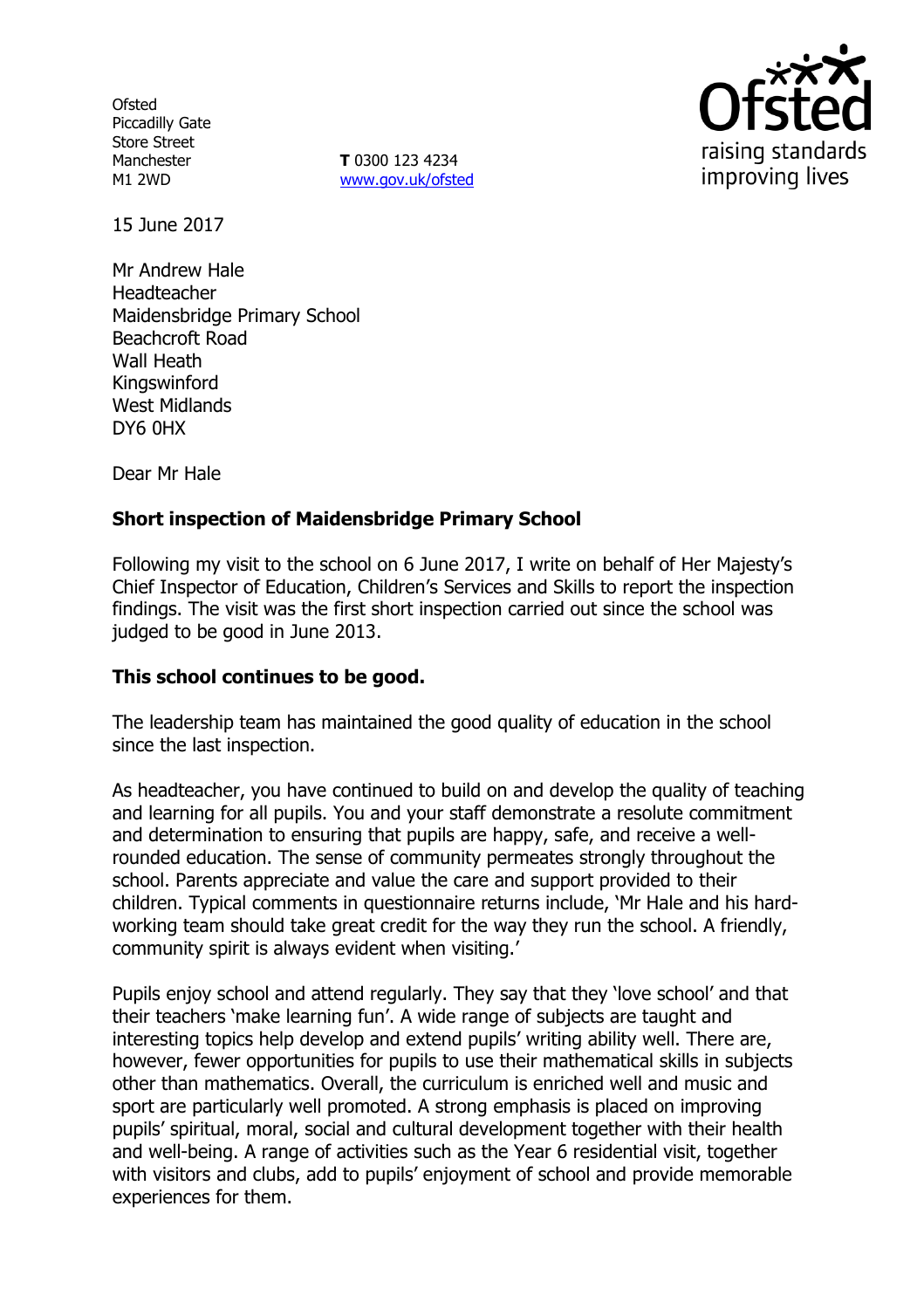

You have partially addressed the key issues raised at the previous inspection. Due to the small nature of the school, teachers work closely together and as a result, good practice is shared regularly. However, there is limited evidence in pupils' books of pupils applying their numeracy skills in a range of subjects and, in general, progress in mathematics is still not as strong as progress in English.

Most pupils achieve well and reach or exceed the levels expected in reading and writing. However, work remains to be done in accelerating progress in mathematics in key stage 2 in order to increase the proportion of pupils working at greater depth and attaining higher standards. You and your leadership team have introduced a new assessment system and regularly track pupils' achievement. However, this system is still in its infancy and needs further development in order to filter the information so that governors and staff are provided with a clear overview of the progress rates of current cohorts and groups. Similarly, the school development plan needs refinement so that it mirrors areas identified in the school's selfevaluation. Although not involved in its formulation, governors have rightly evaluated this document and have asked you to include measurable milestones and precise targets to allow them to monitor the success of actions taken. They are keen to hold leaders more stringently to account.

## **Safeguarding is effective.**

There is a good culture of safeguarding within the school. The designated leader has a clear understanding of her responsibilities and the importance of keeping children safe. Timely referrals are made when concerns are raised and a relentless approach used to chase external agencies if they are slow to respond. Clear recordkeeping is in place and records are stored securely. Staff understand the correct procedures to follow as they receive relevant training, for example on recognising different forms of abuse and protecting pupils from extremism and radicalisation. You and your governors carry out rigorous safer recruitment checks to ensure that staff are suitable to work with children. Appropriate checks are also carried out for volunteers and other adults who work in school. These are all listed on the school's central record. The school has recently completed an extensive health and safety audit to pinpoint precisely where further areas can be improved. The leadership team has ensured that all safeguarding arrangements are fit for purpose and records are detailed and of high quality.

Pupils feel safe and know how to keep themselves safe because guidance related to safety features regularly in lessons and assemblies. They are aware of different forms of bullying, including cyber bullying, and understand the dangers associated with using the internet. Pupils feel confident that they can report issues to adults and that their concerns will be listened to. They say that behaviour at the school is good and that bullying is rare. Anti-bullying ambassadors are elected, trained and on hand at breaktimes to deal with any incidents which arise. If they are unable to resolve the problem themselves, they know that they should report it to an adult. This peer system helps pupils feel safe and reassured.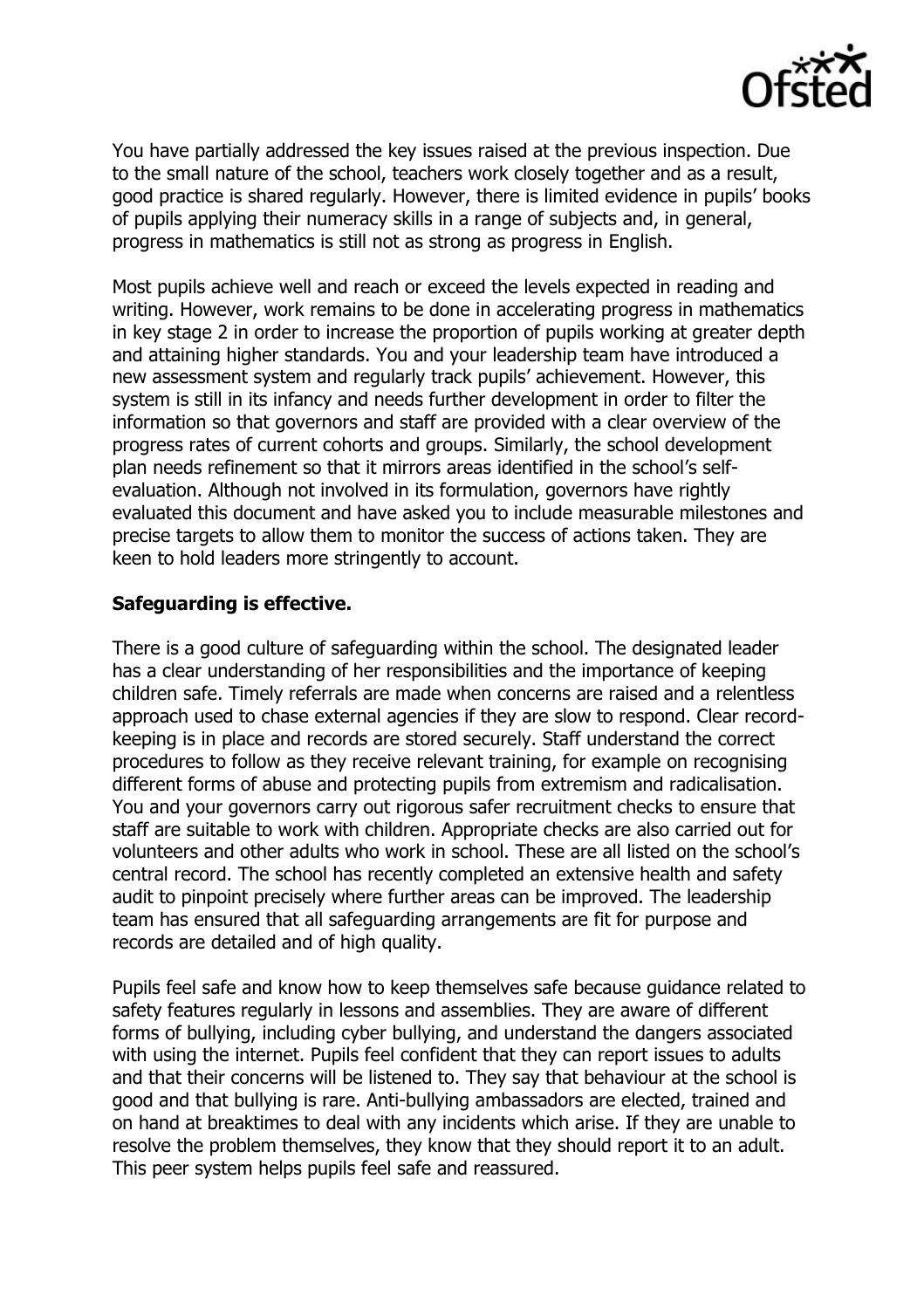

## **Inspection findings**

- Inspection evidence showed that self-evaluation is honest and accurate. Leaders and governors have an acute awareness of where the school is performing well and where further improvement is needed. Leadership is distributed effectively and subject leaders have a clear understanding of their roles and responsibilities. They lead training and are fully involved in monitoring the quality of teaching and providing support to colleagues, including those who are newly qualified. You and your staff work in close collaboration with local schools to share good practice and check that teachers' assessments are accurate and reliable.
- Governors have a broad range of experience and skills which they use well to support the school. They describe themselves as 're-energised' and are fully focused on holding leaders to account in order to support the school in its development. They have developed their own detailed action plan and evaluate this regularly. This enables them to know precisely where further improvement is needed. For example, while link governor roles have been created to further their knowledge of different subject areas, governors are keen to be more involved in monitoring the quality of teaching and pupils' progress through looking at pupils' workbooks. Governors visit school and report back their findings to the full governing body. They have a good understanding of the school's key priorities and have developed a general overview of the performance of different groups based on historic published data. However, the lack of summarised current assessment information limits their ability to further challenge leaders. This is because the recently introduced assessment system has not yet been developed to produce this information.
- While the school's self-evaluation document demonstrates a clear and accurate profile of where improvements are needed, the school development action plan does not mirror some of the key issues identified. A broad range of action plans, rather than focused priorities, are incorporated into the document. Some of these plans detract from or cloud the school's main areas for development. Objectives which refer to raising outcomes are also too vague and do not contain measurable milestones or targets which leaders and governors can monitor and evaluate.
- A small number of negative views were expressed on Ofsted's online questionnaire, Parent View, prior to the inspection. You were aware of this information and have already taken steps to conduct your own more detailed school survey and to reinforce your open-door policy to parents. A much wider number of responses collected in your autumn term survey portray a very positive picture of the school. Views and comments I gathered during the inspection, both from parent text comments and from face-to-face discussions, were also overwhelmingly positive. Parents of children in the early years are particularly appreciative of the weekly assessment updates they receive about their children's progress, and the home-school communication log which provides them with additional photographs and comments about notable events during the week. All parents, including the parents of older pupils, also receive termly reports about their child's progress. Communication with parents is therefore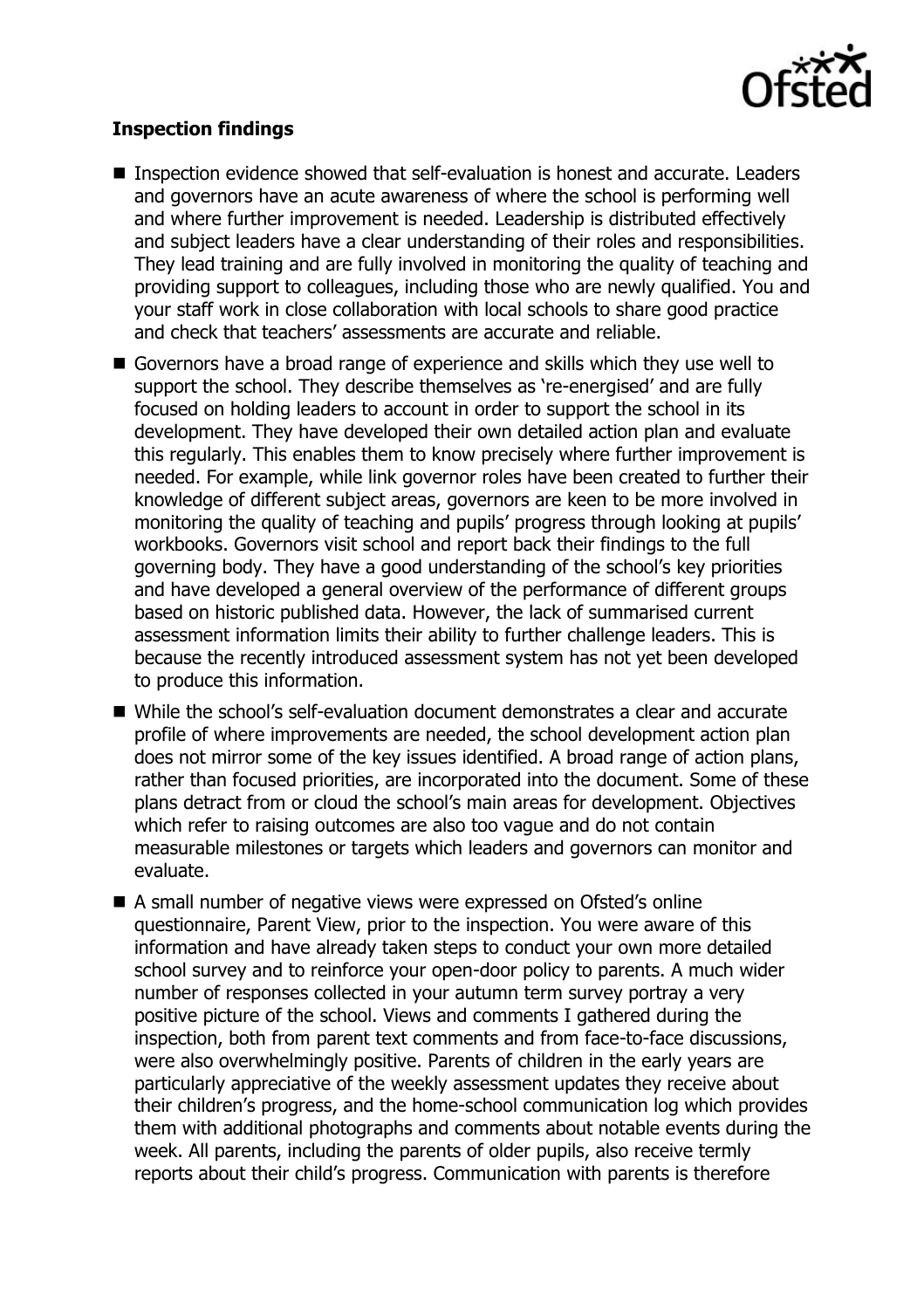

good and many parents emphasised that where concerns were raised and discussed with staff, they were quickly resolved.

- Published assessment information suggests that in 2015 and 2016 boys achieved less well than girls in writing. The books checked showed that there were no discernible differences in the progress or quality of boys' writing in key stage 2 compared to that of girls; in fact some of the highest quality pieces of writing seen during the inspection were written by boys. Writing is taught well and teachers pay due attention to improving pupils' grammar, punctuation and spelling skills. A wide range of types of literature are covered and most pupils demonstrate that they are developing a neat and cursive style of handwriting. Nevertheless, you and your leadership team are aware that gender differences exist in other parts of the school, including in early years, and have targeted this area for further action.
- Published data also indicated that pupils with high prior attainment made less progress than other similar pupils nationally in mathematics. In relation to mathematics, pupils present their work methodically and neatly. Teachers plan interesting lessons which engage and motivate pupils. Good use is made of practical equipment and additional adults to support learning. Work is usually set at the right level for pupils of different abilities and a good range of problemsolving activities are incorporated which allow pupils to apply the skills learned. However, some pupils' reasoning skills are at an early stage of development and books showed limited evidence of pupils demonstrating this aspect of learning. Inspection evidence also found that, on occasion, some teaching does not challenge pupils well enough, particularly the most able, or encourage the use of wider mathematical concepts. For example, some pupils in key stage 2 used metre sticks to check their estimations of objects in the classroom or hall. Few, however, used the tape measures available to check objects which were round or curved or used centimetre and millimetre measurements in their recording.
- While most pupils attend regularly and attendance is above the national average, the attendance of some groups, for example disadvantaged pupils and those who have special educational needs and/or disabilities, has been below average in recent years. You track attendance closely and take swift action to follow up any unexplained absence. You have introduced first day calling to check pupils' whereabouts, issue letters and call parents in to see you. There are positive signs that actions taken are effective. This year, the attendance of pupils who have special educational needs and/or disabilities has improved and is in line with the national average. The attendance of disadvantaged pupils has also improved and is now only slightly below national figures.
- Inspection findings are in agreement with parents' and pupils' views that pupils behave well. Pupils are polite and courteous and display good manners. They display positive attitudes to learning and there is very little disruption in lessons. Pupils have a good understanding of and adhere fully to the school's behaviour policy. All adults manage behaviour well. Records checked show that most incidents that occur are low level. These incidents are recorded and handled appropriately. Two fixed-term exclusions have been applied this year but have been implemented appropriately in accordance with the school's behaviour policy. This demonstrates that leaders take firm action to eliminate any instances of